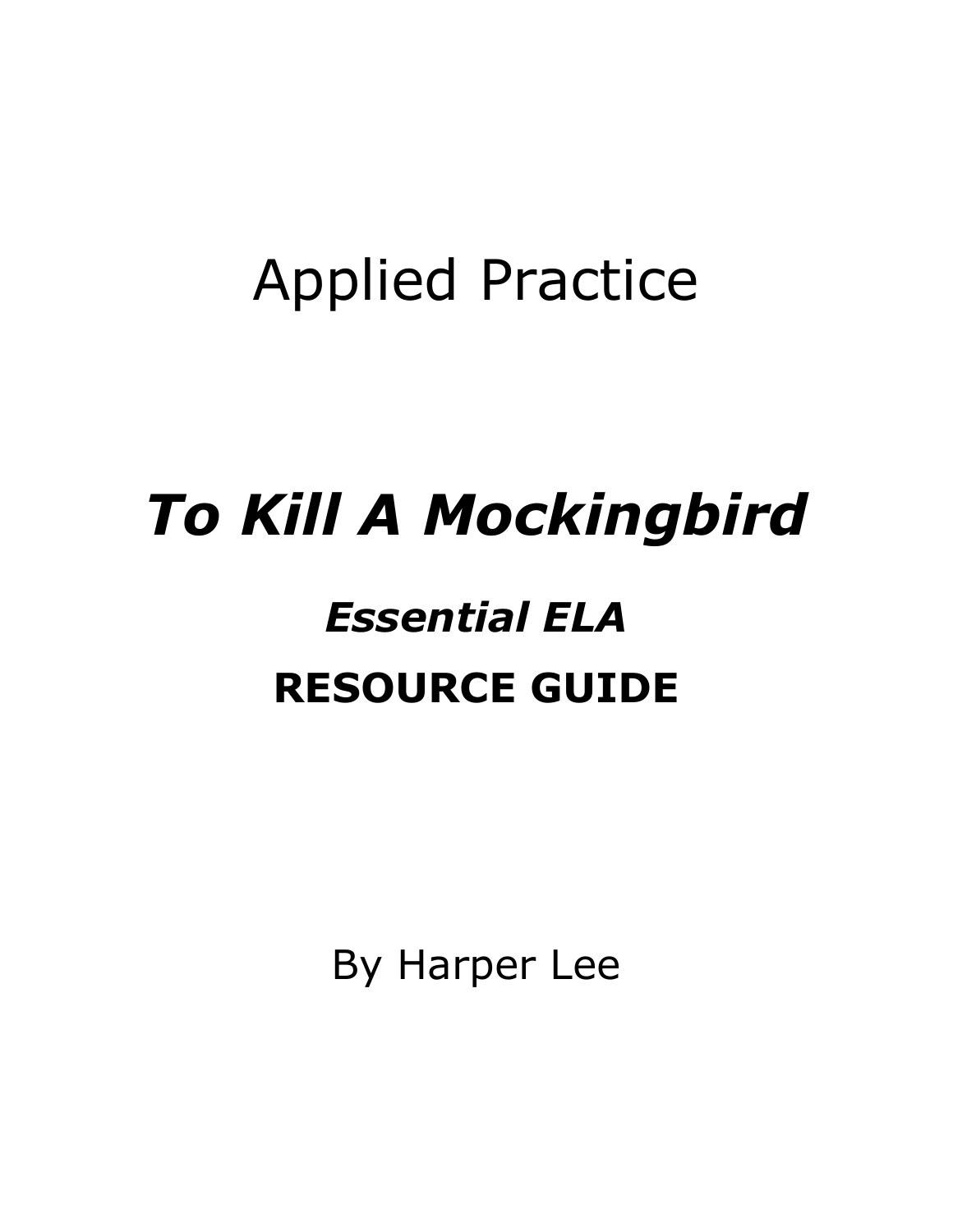### Copyright © 2020 by Applied Practice

All rights reserved. No part of the Answer Key and Explanation portion of this publication may be reproduced or transmitted in any form or by any means, electronic or mechanical, including photocopy, recording, or any information storage and retrieval system, without permission in writing from the publisher.

Only the Student Practices portion of this publication may be reproduced in quantities limited to the size of an individual teacher's classroom. It is not permissible for multiple teachers to share a single Resource Guide.

Printed in the United States of America.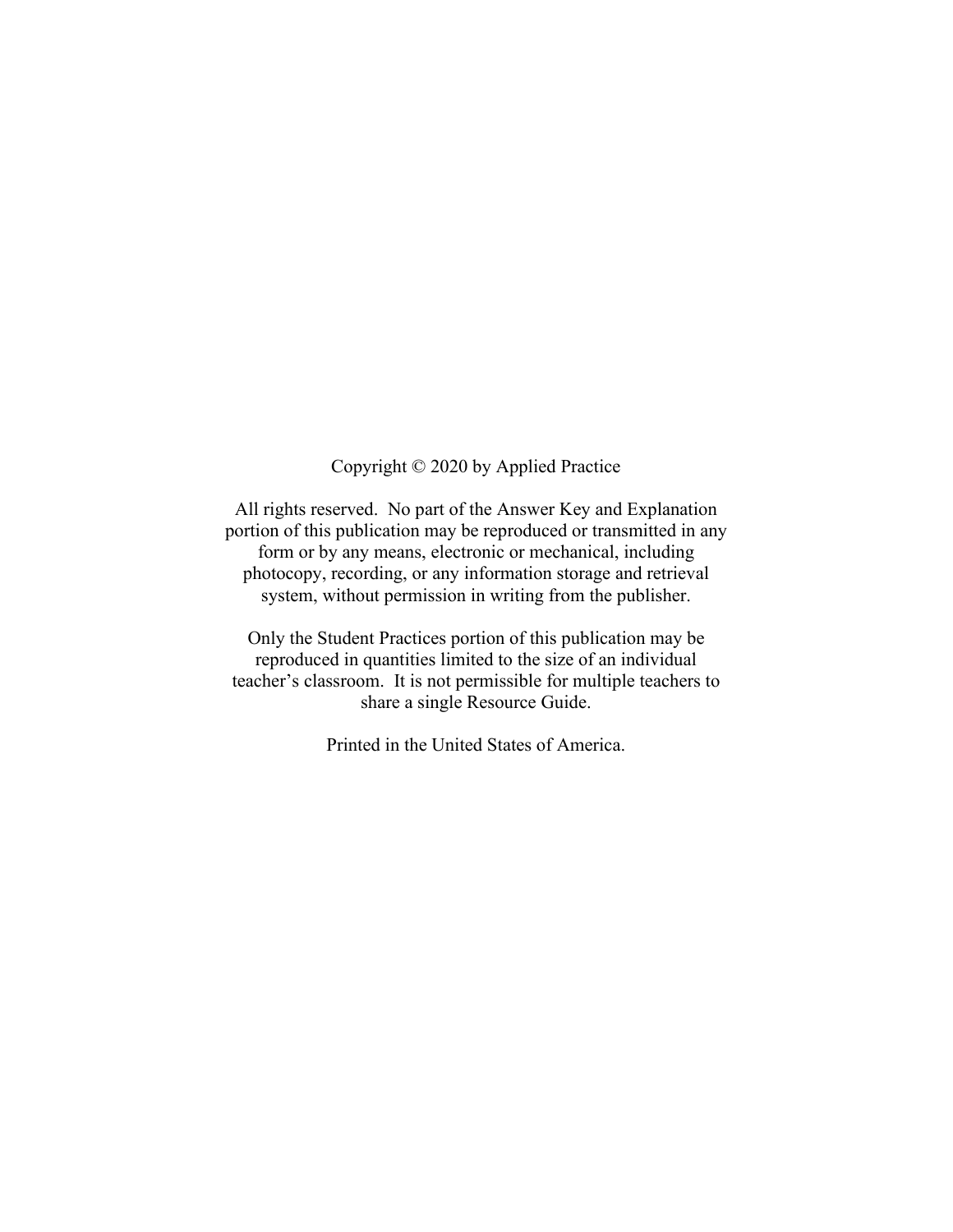## **APPLIED PRACTICE Resource Guide** *To Kill a Mockingbird*  **Essential ELA**

## **Teacher Notes**

| <b>Teaching Resources</b>                          |
|----------------------------------------------------|
| Strategies for Multiple-Choice Reading Questions 7 |
|                                                    |
|                                                    |
| <b>Student Practices</b>                           |
|                                                    |
|                                                    |
|                                                    |
|                                                    |

## **Answer Keys and Explanations**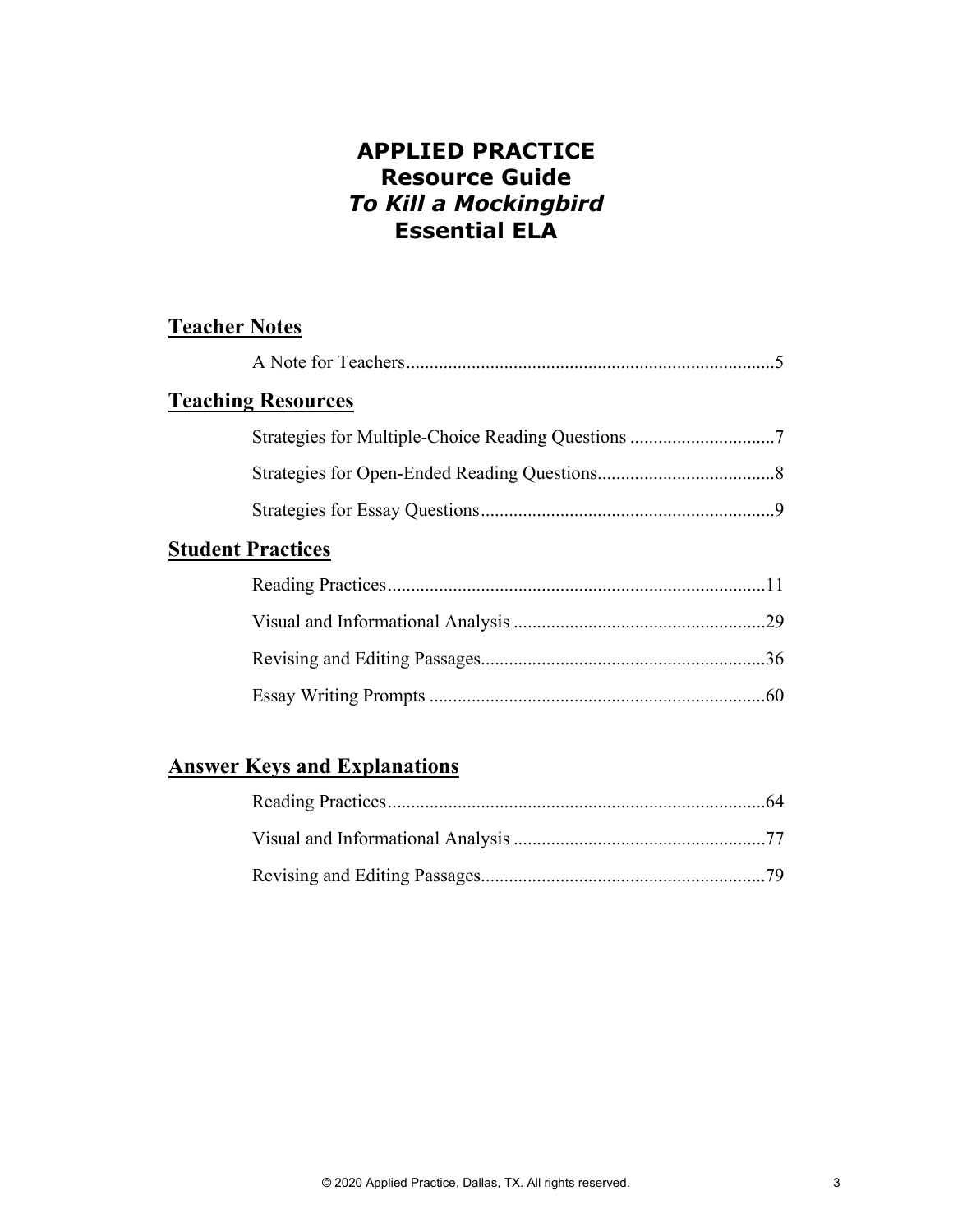7. Read this sentence from the passage.

*The class murmured apprehensively, should she prove to harbor her share of the peculiarities indigenous to that region.*

Which definition best matches the meaning of the word "indigenous" as it is used in this sentence?

- A. uncommon
- B. native
- C. suppressed
- D. scornful
- 8. Halfway through her first day, Scout wanted to leave school because
	- A. she had to stay away from Jem
	- B. her teacher had made her stand in the corner
	- C. she didn't want to study cows
	- D. she wouldn't be able to read with her father
- 9. The sentence "Miss Caroline told me to tell my father not to teach me anymore, it would interfere with my reading" can be described as
	- A. allusion
	- B. hyperbole
	- C. irony
	- D. metaphor
- 10. In paragraph 18, compelled means
	- A. forced
	- B. interested
	- C. discouraged
	- D. relieved

11. Read the following dictionary entry.

harbor (här <sup>ber</sup>) *v.t.* 1. to give shelter. 2. to conceal or hide. 3. to keep or hold in the mind. 4. to track down.

Which definition best matches the meaning of the word harbor as it is used in paragraph 7?

- A. Definition 1
- B. Definition 2
- C. Definition 3
- D. Definition 4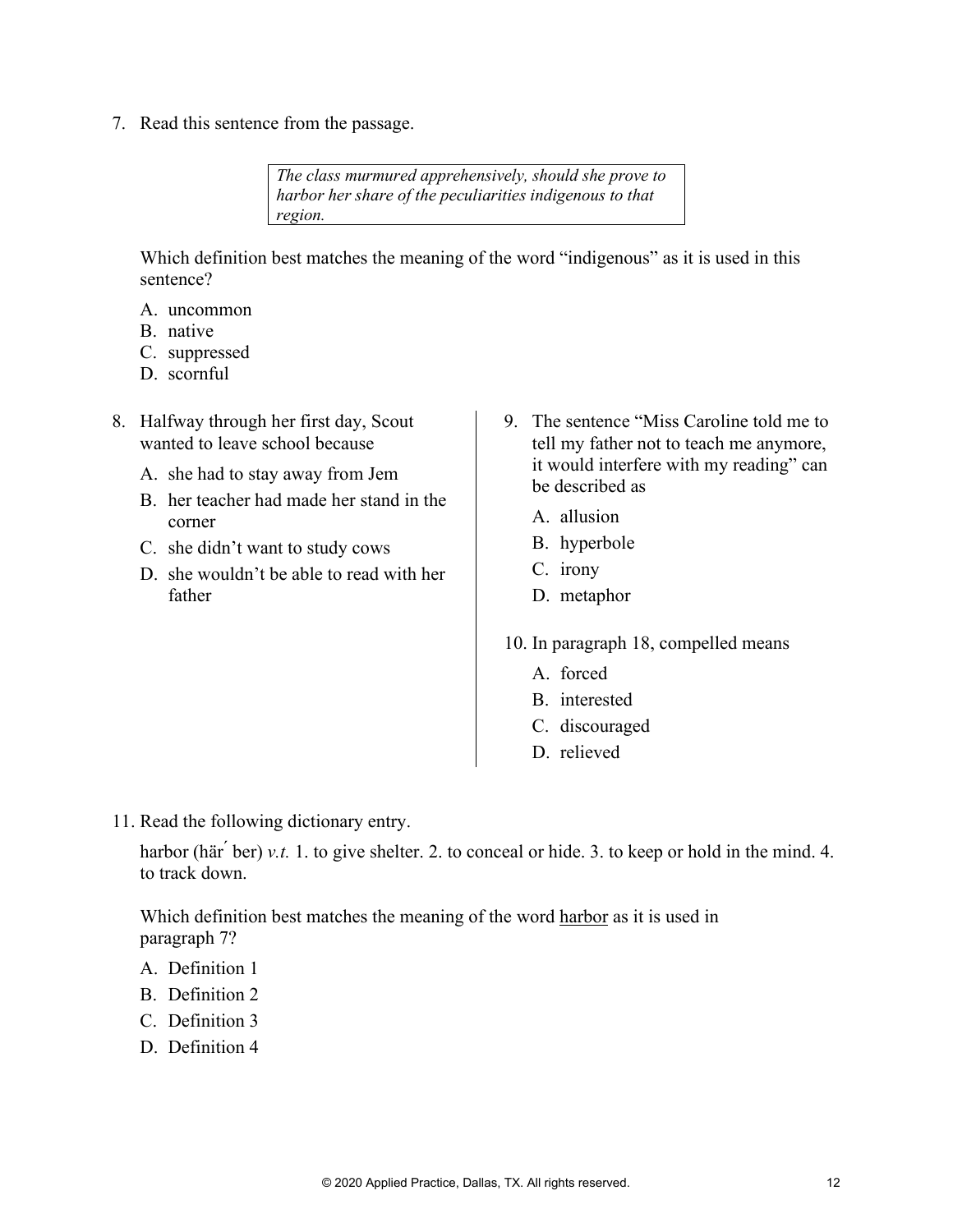12. What is the effect of Scout's comparing Miss Caroline to a peppermint drop? Support your answer with evidence from the text. (short answer)

13. What is the main conflict in this passage and its root causes? Support your answer with evidence from the text. (extended response)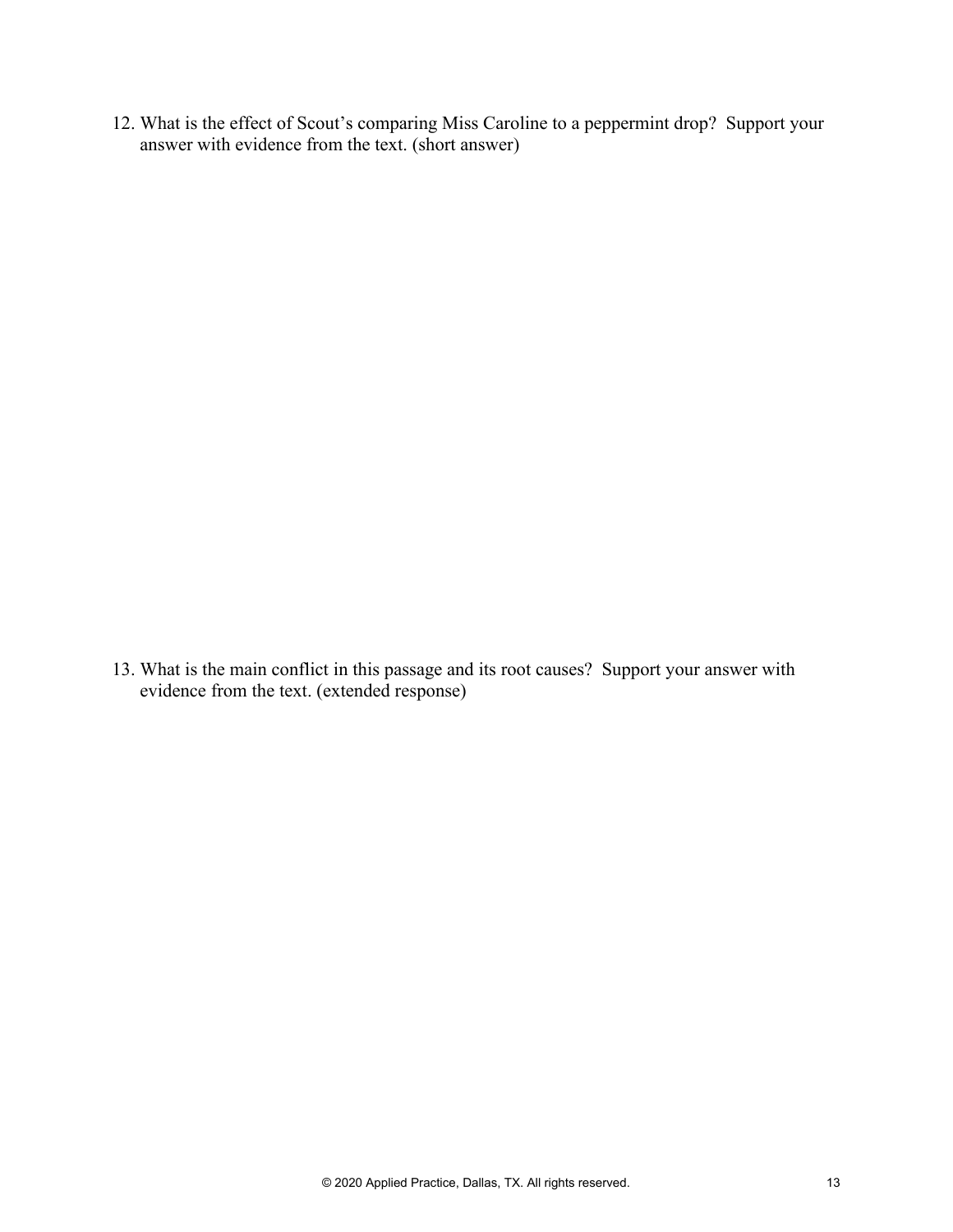#### **SELECTION 2**

**Questions 1 – 10** refer to the following essay discussing the various ways Harper Lee presents the issues of class in a small southern town in the 1940s in her book *To Kill a Mockingbird*. The author has asked you to read and comment on the essay. Carefully read the essay and look for any revisions that need to be made and answer the questions that follow.

### **Social Class in Maycomb**

 (1) In her novel *To Kill a Mockingbird,* Harper Lee very clearly shows the various distinctions that exist in the 1940s society of Maycomb, a fictitious small southern town. (2) She challenges many of the commonly held beliefs presented by various characters, and she puts forward the idea that what is most important is a person's character, not their social status.

 (3) The Finches, Mrs. Dubose, and the members of Aunt Alexandras' missionary circle represent the top social strata in Maycomb. (4) The ladies of the missionary circle always "put on their hats to go across the street." (5) Although the ladies dress in soft pastel clothes, pour tea from an antique silver tea service, and sip the tea from dainty cups, Harper Lee manages to show the hypocrisy underlying they're elaborate manners. (6) She shows them expressing heartfelt sympathy for the "poverty, the darkness, the immorality" of those living in the faraway "jungles." (7) However, they express no sympathy for their own "cooks and field hands" who are "dissatisfied" about the unjust verdict declaring Tom Robinson guilty of a crime he did not commit. (8) Lee has miss Maudie point out the ladies' hypocrisy with a few well chosen, but polite, words.

 (9) Lee also shows the foolishness of those who consider themselves superior simply because of an old family name or because of their economic status. (10) The Finch family goes back to the founder of Finch landing, as Aunt Alexandra constantly points out. (11) Mrs. Dubose lives in a nice house with carefully cultivated gardens. (12) Both women view themselves as better then other people in Maycomb, but Atticus is quick to point out that an old family is no claim to social superiority and that money does not make a person good.

 (13) The idea that good manners, compassion, and honesty are more important than money and heritage is presented in the lunch scene with Walter Cunningham. (14) Walter is from a poor farming family, but Jem invites Walter to come home with he and Scout for lunch. (15) Since he has spent more time in the fields than in class, Atticus knows he can make Walter feel at home by discussing farming with him. (16) The comfortable rapport is broken when Walter pours molasses over everything on his plate, and Scout comments on this strange behavior. (17) Scout's pointing out his social error embarrasses Walter, and Atticus quietly shakes his head to discourage Scout's commentary. (18) Atticus's subtle reprimand of shaking his head is not enough to halt Scout's remarks, so Calpurnia takes Scout out to the kitchen.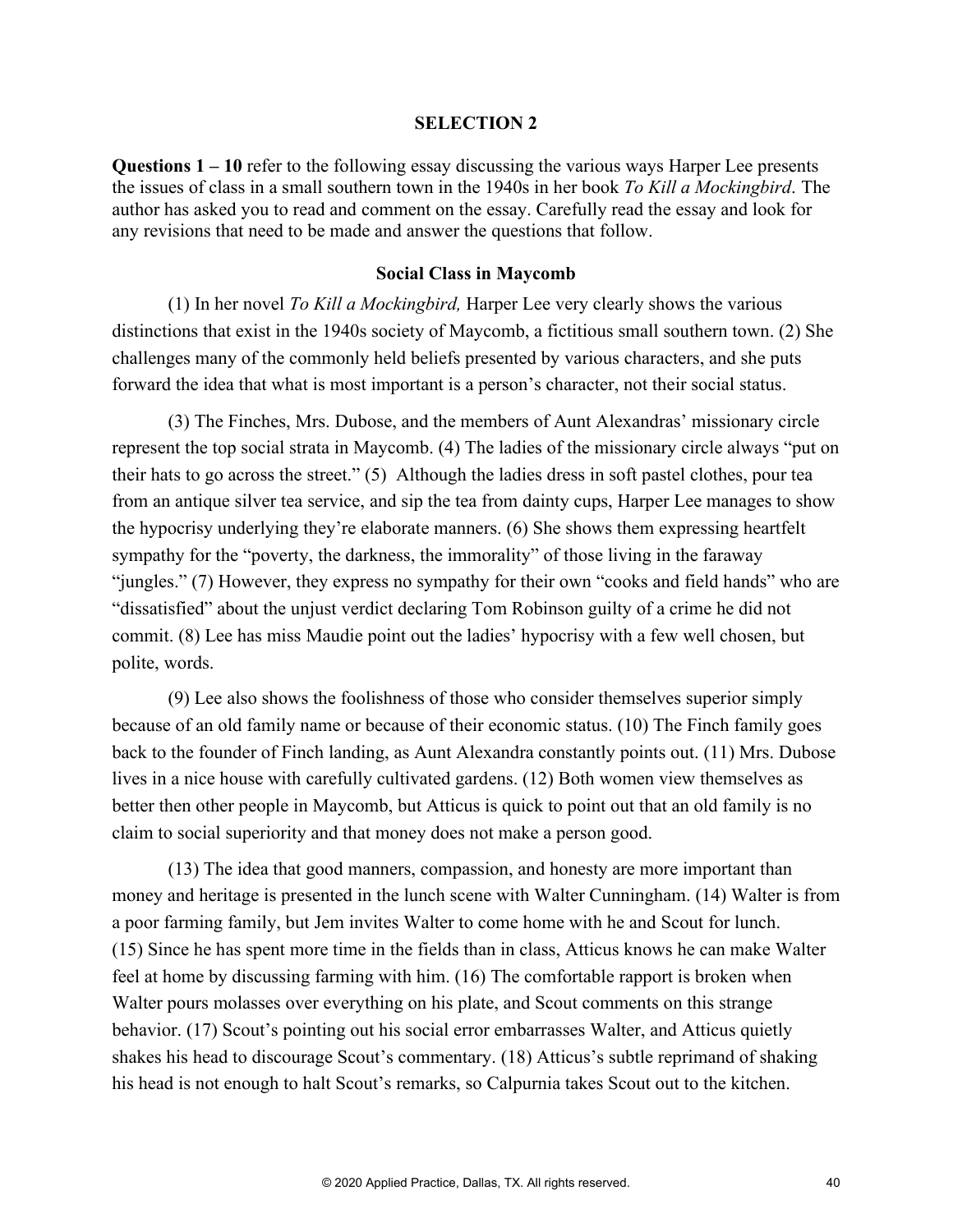(19) In the kitchen, Calpurnia explains that guests must always be treated with kindness and respect. (20) She says that guests must always be treated with kindness and respect even if their manners and behavior are different. (21) Both Atticus's subtle headshake and Calpurnia's removal of Scout to the kitchen to avoid criticizing her in front of the guest are examples of good manners and respect for the feelings of others.

 (22) This emphasis on courtesy, kindness, and concern for others is reinforced in other places in the novel. (23) Atticus is always courteous to everyone, regardless of his or her social class. (24) He holds the belief that a person should walk a mile in another's shoes before condemning the other person for certain behaviors. (25) Atticus is kind to Mrs. Dubose despite her constant verbal attacks. (26) Atticus explains Mrs. Dubose's behavior to Jem by saying that she is old, ill, and in pain. (27) Atticus is equally understanding of Mayella Ewell and her problems, explaining Mayella's behavior to his children by noting that Mayella did what she did in accusing Tom Robinson because of her hard life. (28) Mayella lives beside the town dump, but she tries to make her house pretty by growing geraniums. (29) She has no mother and must deal with a drunken and abusive father. (30) Mayella has no friends and no one to turn to for help because the town has written off the entire family as "poor white trash" who live on welfare checks and poaching.

(31) With the character of Atticus, Harper Lee demonstrates that social and economic status are merely superficial characteristics. (32) The true measure of a person's worth is the extent to which that person exhibits Atticus's traits of consideration, compassion, honesty, and fairness.

- 1. What change, if any, should be made in sentence 2?
	- A. Delete the comma after **characters**
	- B. Change **their** to **his or her**
	- C. Change **person's** to **persons'**
	- D. Make no change
- 2. What change should be made in sentence 3?
	- A. Change **Alexandras'** to **Alexandra's**
	- B. Change **Finches** to **Finches'**
	- C. Change **represent** to **represents**
	- D. Change **missionary** to **Missionary**
- 3. What change, if any, should be made in sentence 5?
	- A. Insert a comma after **Although**
	- B. Change **manages** to **managed**
	- C. Change **they're** to **their**
	- D. Make no change
- 4. What change, if any, should be made in sentence 8?
	- A. Change **ladies'** to **lady's**
	- B. Change **miss** to **Miss**
	- C. Change **hypocrisy** to **hypocrasy**
	- D. Make no change